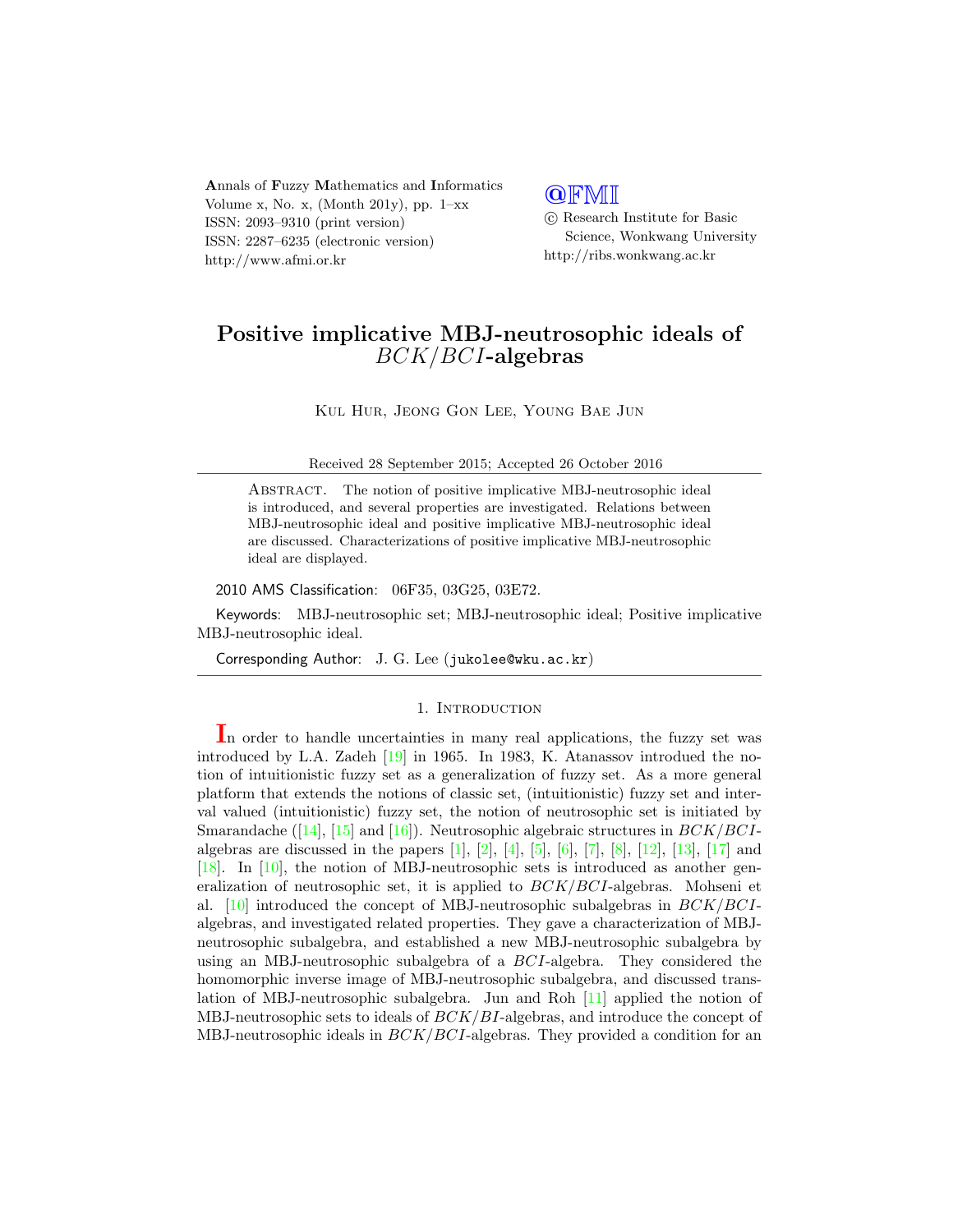MBJ-neutrosophic subalgebra to be an MBJ-neutrosophic ideal in a BCK-algebra, and considered conditions for an MBJ-neutrosophic set to be an MBJ-neutrosophic ideal in a BCK/BCI-algebra. They discussed relations between MBJ-neutrosophic subalgebras, MBJ-neutrosophic ∘-subalgebras and MBJ-neutrosophic ideals. In a BCI-algebra, they provided conditions for an MBJ-neutrosophic ideal to be an MBJneutrosophic subalgebra, and considered a characterization of an MBJ-neutrosophic ideal in an  $(S)$ -BCK-algebra.

In this paper, we introduce the notion of positive implicative MBJ-neutrosophic ideal, and investigate several properties. We discuss relations between MBJ-neutrosophic ideal and positive implicative MBJ-neutrosophic ideal. We provide characterizations of positive implicative MBJ-neutrosophic ideal.

#### 2. Preliminaries

By a  $BCI$ -algebra, we mean a set X with a binary operation  $*$  and a special element 0 that satisfies the following conditions:

- (I)  $((x * y) * (x * z)) * (z * y) = 0,$
- (II)  $(x * (x * y)) * y = 0,$
- (III)  $x * x = 0$ ,
- (IV)  $x * y = 0, y * x = 0 \Rightarrow x = y,$

for all  $x, y, z \in X$ . If a *BCI*-algebra X satisfies the following identity:

(V)  $(\forall x \in X)$   $(0 * x = 0),$ 

then  $X$  is called a  $BCK$ -algebra.

<span id="page-1-1"></span>Every  $BCK/BCI$ -algebra X satisfies the following conditions:

(2.1)  $(\forall x \in X) (x * 0 = x),$ 

(2.2) 
$$
(\forall x, y, z \in X) (x \le y \Rightarrow x * z \le y * z, z * y \le z * x),
$$

- (2.3)  $(\forall x, y, z \in X) ((x * y) * z = (x * z) * y),$
- (2.4)  $(\forall x, y, z \in X) ((x * z) * (y * z) \le x * y)$

where  $x \leq y$  if and only if  $x * y = 0$ .

A nonempty subset S of a  $BCK/BCI$ -algebra X is called a subalgebra of X if  $x * y \in S$ , for all  $x, y \in S$ . A subset I of a  $BCK/BCI$ -algebra X is called an ideal of  $X$ , if it satisfies:

<span id="page-1-0"></span>
$$
(2.5) \t\t 0 \in I,
$$

(2.6) 
$$
(\forall x \in X) (\forall y \in I) (x * y \in I \Rightarrow x \in I).
$$

A subset I of a  $BCK$ -algebra X is called a positive implicative ideal of X (see  $[9]$ , if it satisfies  $(2.5)$  and

$$
(2.7) \qquad (\forall x, y, z \in X) (((x * y) * z \in I, y * z \in I \Rightarrow x * z \in I).
$$

By an interval number, we mean a closed subinterval  $\tilde{a} = [a^-, a^+]$  of I, where  $0 \leq a^- \leq a^+ \leq 1$ . Denote by [I] the set of all interval numbers. Let us define what is known as refined minimum (briefly, rmin) and refined maximum (briefly, rmax) of two elements in [I]. We also define the symbols " $\succeq$ ", " $\preceq$ ", "=" in case of two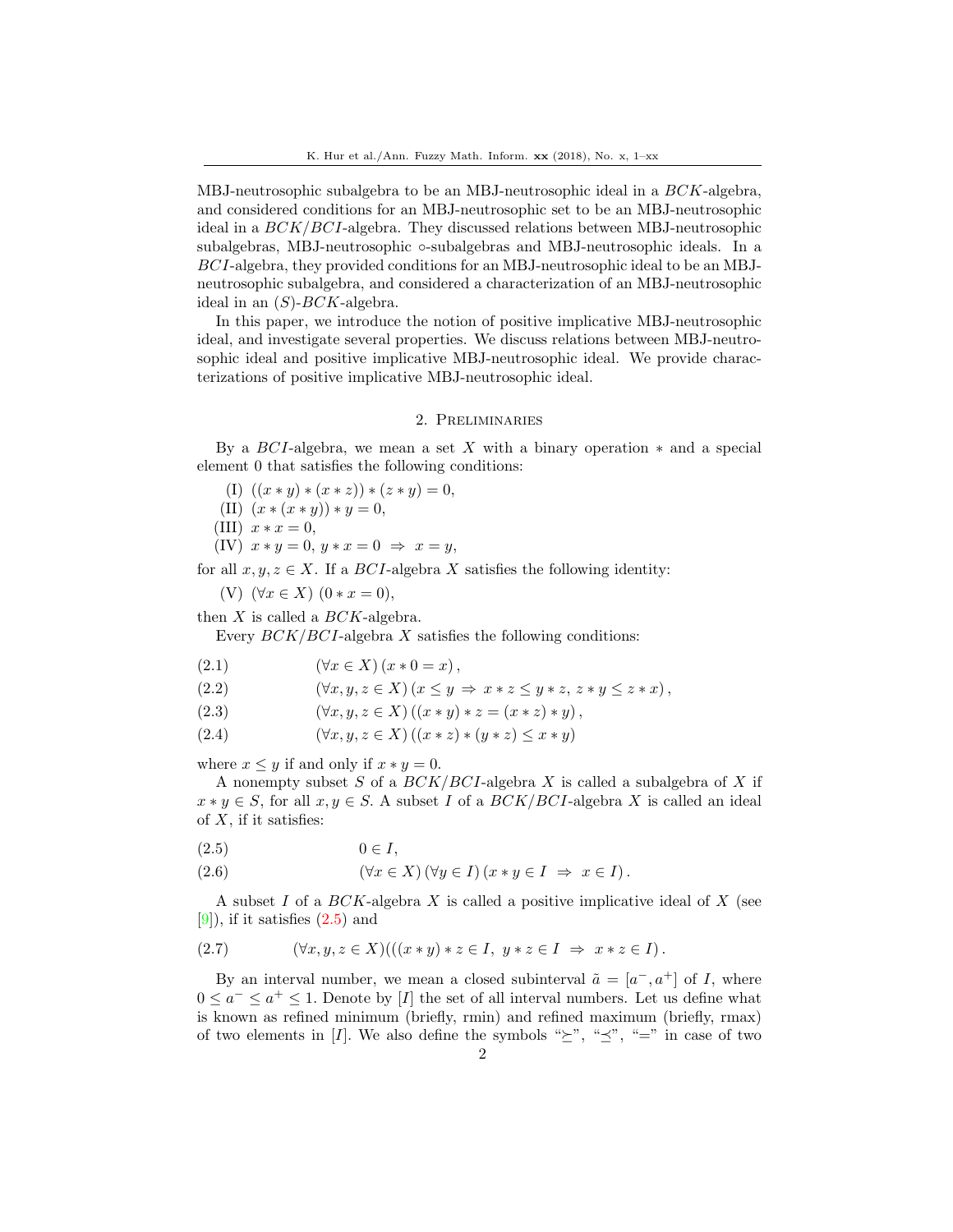elements in [I]. Consider two interval numbers  $\tilde{a}_1 := \left[a_1, a_1^+\right]$  and  $\tilde{a}_2 := \left[a_2, a_2^+\right]$ . Then

rmin 
$$
\{\tilde{a}_1, \tilde{a}_2\} = \left[\min \{a_1^-, a_2^-\}, \min \{a_1^+, a_2^+\}\right],
$$
  
\nrmax  $\{\tilde{a}_1, \tilde{a}_2\} = \left[\max \{a_1^-, a_2^-\}, \max \{a_1^+, a_2^+\}\right],$   
\n $\tilde{a}_1 \succeq \tilde{a}_2 \Leftrightarrow a_1^- \ge a_2^-, a_1^+ \ge a_2^+,$ 

and similarly, we may have  $\tilde{a}_1 \preceq \tilde{a}_2$  and  $\tilde{a}_1 = \tilde{a}_2$ . To say  $\tilde{a}_1 \succ \tilde{a}_2$  (resp.  $\tilde{a}_1 \prec \tilde{a}_2$ ), we mean  $\tilde{a}_1 \succeq \tilde{a}_2$  and  $\tilde{a}_1 \neq \tilde{a}_2$  (resp.  $\tilde{a}_1 \preceq \tilde{a}_2$  and  $\tilde{a}_1 \neq \tilde{a}_2$ ). Let  $\tilde{a}_i \in [I]$ , where  $i \in \Lambda$ . We define

$$
\min_{i \in \Lambda} \tilde{a}_i = \left[ \inf_{i \in \Lambda} a_i^-, \inf_{i \in \Lambda} a_i^+ \right] \quad \text{and} \quad \operatorname{rsup}_{i \in \Lambda} \tilde{a}_i = \left[ \sup_{i \in \Lambda} a_i^-, \sup_{i \in \Lambda} a_i^+ \right].
$$

Let X be a nonempty set. A function  $A: X \to [I]$  is called an interval-valued fuzzy set (briefly, an IVF set) in X. Let  $[I]^X$  stand for the set of all IVF sets in X. For every  $A \in [I]^X$  and  $x \in X$ ,  $A(x) = [A^-(x), A^+(x)]$  is called the degree of membership of an element x to A, where  $A^- : X \to I$  and  $A^+ : X \to I$  are fuzzy sets in  $X$  which are called a lower fuzzy set and an upper fuzzy set in  $X$ , respectively. For simplicity, we denote  $A = [A^-, A^+]$ .

Let X be a non-empty set. A neutrosophic set (NS) in X (see [\[15\]](#page-12-2)) is a structure of the form:

$$
A := \{ \langle x; A_T(x), A_I(x), A_F(x) \rangle \mid x \in X \}
$$

where  $A_T : X \to [0,1]$  is a truth membership function,  $A_I : X \to [0,1]$  is an indeterminate membership function, and  $A_F : X \to [0,1]$  is a false membership function.

We refer the reader to the books  $[3, 9]$  $[3, 9]$  $[3, 9]$  for further information regarding  $BCK/BCI$ algebras, and to the site "http://fs.gallup.unm.edu/neutrosophy.htm" for further information regarding neutrosophic set theory.

Let X be a non-empty set. By an MBJ-neutrosophic set in X (see [\[10\]](#page-12-15)), we mean a structure of the form:

$$
\mathcal{A} := \{ \langle x; M_A(x), \tilde{B}_A(x), J_A(x) \rangle \mid x \in X \},\
$$

where  $M_A$  and  $J_A$  are fuzzy sets in X, which are called a truth membership function and a false membership function, respectively, and  $B_A$  is an IVF set in X which is called an indeterminate interval-valued membership function.

For the sake of simplicity, we shall use the symbol  $\mathcal{A} = (M_A, B_A, J_A)$  for the MBJ-neutrosophic set

$$
\mathcal{A} := \{ \langle x; M_A(x), \tilde{B}_A(x), J_A(x) \rangle \mid x \in X \}.
$$

Let X be a  $BCK/BCI$ -algebra. An MBJ-neutrosophic set  $\mathcal{A} = (M_A, \tilde{B}_A, J_A)$ in X is called an MBJ-neutrosophic subalgebra of X (see [\[10\]](#page-12-15)), if it satisfies:

(2.8) 
$$
(\forall x, y \in X) \left( \begin{array}{c} M_A(x * y) \ge \min\{M_A(x), M_A(y)\}, \\ \tilde{B}_A(x * y) \ge \min\{\tilde{B}_A(x), \tilde{B}_A(y)\}, \\ J_A(x * y) \le \max\{J_A(x), J_A(y)\}. \end{array} \right)
$$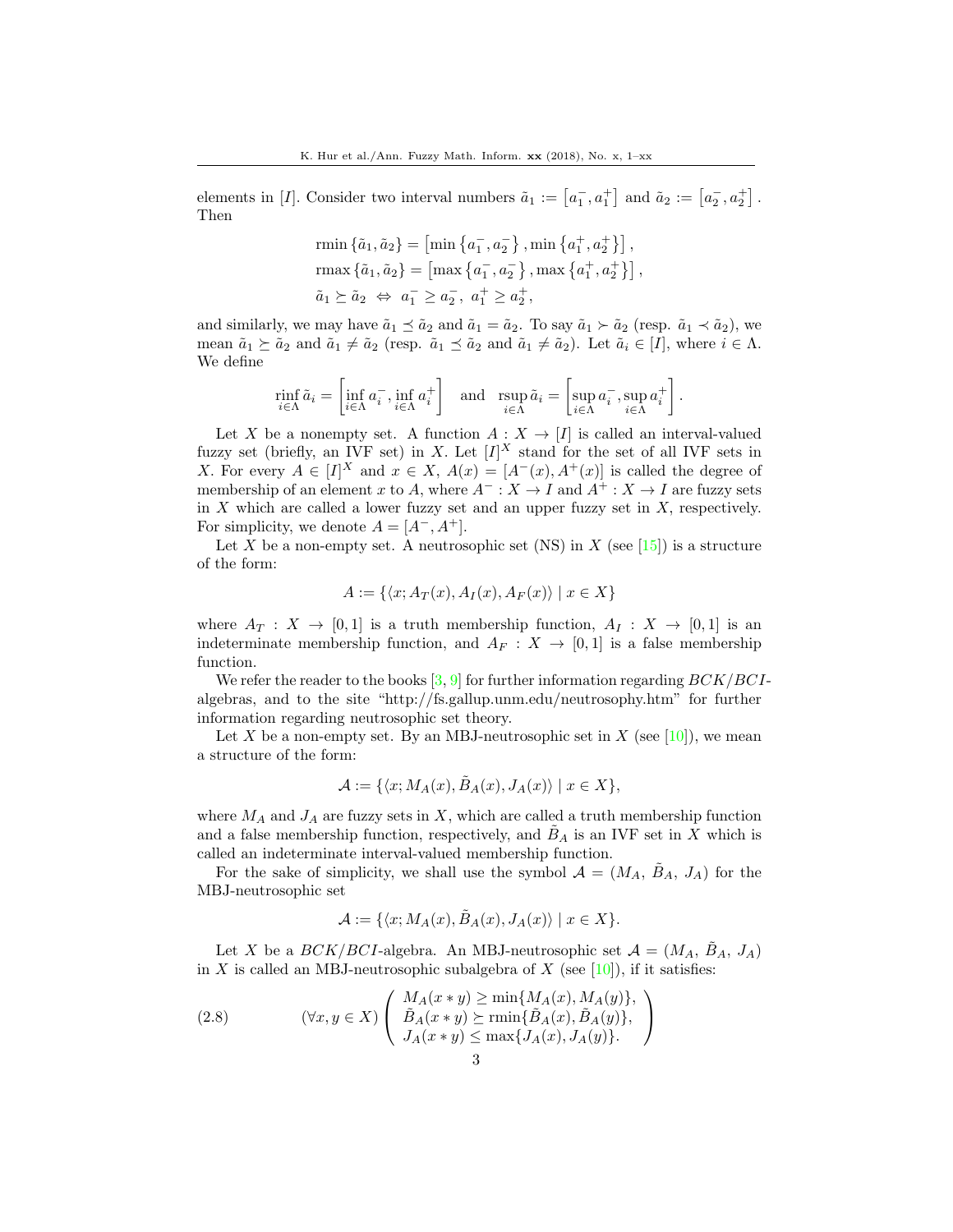Let X be a  $BCK/BCI$ -algebra. An MBJ-neutrosophic set  $\mathcal{A} = (M_A, \tilde{B}_A, J_A)$ in X is called an MBJ-neutrosophic ideal of X (see [\[11\]](#page-12-16)), if it satisfies:

<span id="page-3-0"></span>(2.9) 
$$
(\forall x \in X) (M_A(0) \ge M_A(x), \tilde{B}_A(0) \ge \tilde{B}_A(x), J_A(0) \le J_A(x))
$$

and

<span id="page-3-4"></span>(2.10) 
$$
(\forall x, y \in X) \left( \begin{array}{c} M_A(x) \ge \min\{M_A(x * y), M_A(y)\} \\ \tilde{B}_A(x) \ge \min\{\tilde{B}_A(x * y), \tilde{B}_A(y)\} \\ J_A(x) \le \max\{J_A(x * y), J_A(y)\} \end{array} \right).
$$

3. Positive implicative MBJ-neutrosophic ideals

In what follows, let  $X$  be a  $BCK$ -algebra unless otherwise specified.

**Definition 3.1.** An MBJ-neutrosophic set  $A = (M_A, \tilde{B}_A, J_A)$  in X is called a positive implicative MBJ-neutrosophic ideal of  $X$ , if it satisfies  $(2.9)$  and

<span id="page-3-3"></span>
$$
(3.1) \qquad (\forall x, y, z \in X) \left( \begin{array}{c} M_A(x * z) \ge \min\{M_A((x * y) * z), M_A(y * z)\} \\ \tilde{B}_A(x * z) \ge \min\{\tilde{B}_A((x * y) * z), \tilde{B}_A(y * z)\} \\ J_A(x * z) \le \max\{J_A((x * y) * z), J_A(y * z)\} \end{array} \right).
$$

**Example 3.2.** Consider a *BCK*-algebra  $X = \{0, 1, 2, 3, 4\}$  with the binary operation ∗ which is given in Table [1:](#page-3-1)

TABLE 1. Cayley table for the binary operation "\*"

<span id="page-3-1"></span>

| $\ast$         |                |                | $\mathcal{D}_{\mathcal{L}}$ | 3        |                |
|----------------|----------------|----------------|-----------------------------|----------|----------------|
| $\theta$       | 0              | 0              | 0                           | $\theta$ |                |
| 1              |                | 0              | U                           | 0        | ⋂              |
| $\overline{2}$ | $\overline{2}$ | $\overline{2}$ | $\Omega$                    | 0        | $\mathfrak{D}$ |
| $\sqrt{3}$     | 3              | 3              | 3                           | 0        | 3              |
|                |                |                |                             |          |                |

Let  $\mathcal{A} = (M_A, \tilde{B}_A, J_A)$  be an MBJ-neutrosophic set in X defined by Table [2:](#page-3-2)

TABLE 2. MBJ-neutrosophic set  $\mathcal{A} = (M_A, \tilde{B}_A, J_A)$ 

<span id="page-3-2"></span>

| X             | $M_A(x)$ | $B_A(x)$   | $J_A(x)$ |
|---------------|----------|------------|----------|
| $\theta$      | 0.7      | [0.4, 0.9] | 0.2      |
| 1             | 0.6      | [0.3, 0.8] | 0.5      |
| $\mathcal{D}$ | 0.5      | [0.2, 0.6] | 0.5      |
| 3             | 0.4      | [0.1, 0.3] | 0.7      |
|               | 0.3      | [0.2, 0.5] | 0.9      |

It is routine to verify that  $A = (M_A, \tilde{B}_A, J_A)$  is a positive implicative MBJneutrosophic ideal of X.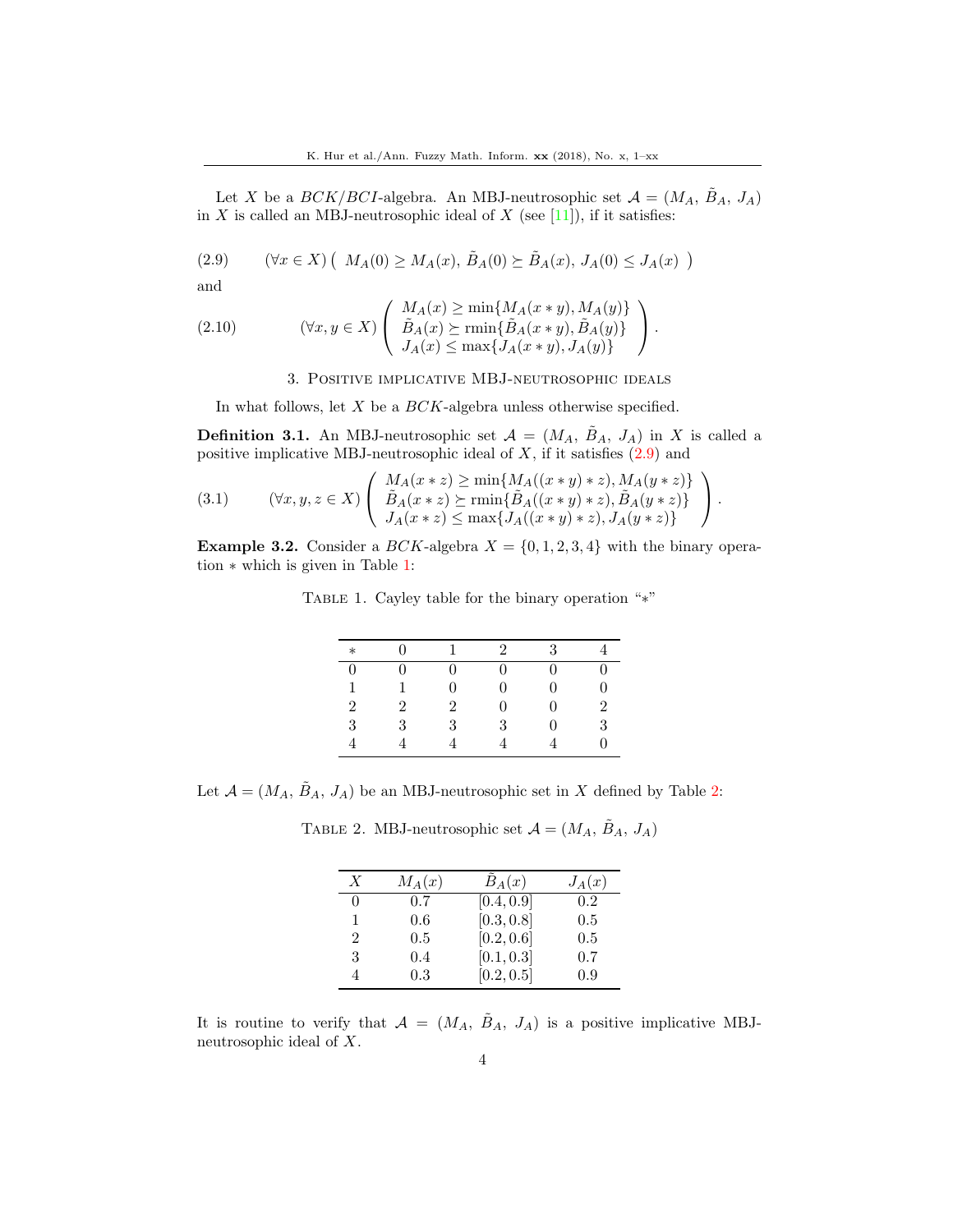<span id="page-4-0"></span>Theorem 3.3. Every positive implicative MBJ-neutrosophic ideal is an MBJ-neutrosophic ideal.

*Proof.* If we take  $z = 0$  in [\(3.1\)](#page-3-3) and use [\(2.1\)](#page-1-1), then we have the condition [\(2.10\)](#page-3-4). Thus every positive implicative MBJ-neutrosophic ideal is an MBJ-neutrosophic ideal.

The converse of Theorem [3.3](#page-4-0) is not true as seen in the following example.

**Example 3.4.** Consider a  $BCK$ -algebra  $X = \{0, a, b, c\}$  with the binary operation ∗ which is given in Table [3:](#page-4-1)

<span id="page-4-1"></span>

| $\ast$           | 0                | $\boldsymbol{a}$ |   | с        |
|------------------|------------------|------------------|---|----------|
| $\overline{0}$   | $\Omega$         | 0                | 0 | $^{(1)}$ |
| $\boldsymbol{a}$ | $\boldsymbol{a}$ | 0                | 0 | $\it a$  |
| $\boldsymbol{b}$ | h                | $\it a$          | 0 |          |
| $\mathfrak c$    | C                | $\mathfrak c$    | c | .,       |

TABLE 3. Cayley table for the binary operation "∗"

Let  $\mathcal{A} = (M_A, \tilde{B}_A, J_A)$  be an MBJ-neutrosophic set in X defined by Table [4:](#page-4-2)

<span id="page-4-2"></span>

| $\boldsymbol{X}$ | $M_A(x)$      | $\tilde{B}_A(x)$ | $J_A(x)$ |
|------------------|---------------|------------------|----------|
| $\theta$         | $0.7^{\circ}$ | [0.4, 0.9]       | 0.2      |
| a                | 0.6           | [0.3, 0.8]       | 0.6      |
| h                | 0.6           | [0.3, 0.8]       | 0.6      |
| c                | 0.4           | [0.1, 0.3]       | 0.4      |

TABLE 4. MBJ-neutrosophic set  $\mathcal{A} = (M_A, \tilde{B}_A, J_A)$ 

It is routine to verify that  $\mathcal{A} = (M_A, \tilde{B}_A, J_A)$  is an MBJ-neutrosophic ideal of X. Since

 $M_A(b*a) = 0.6 < 0.7 = \min\{M_A((b*a)*a), M_A(a*a)\},\$ 

 $\mathcal{A} = (M_A, \tilde{B}_A, J_A)$  is not a positive implicative MBJ-neutrosophic ideal of X.

<span id="page-4-3"></span>**Lemma 3.5** ([\[11\]](#page-12-16)). Every MBJ-neutrosophic ideal of X satisfies the following assertion.

$$
(3.2) \quad (\forall x, y \in X) \left( x \le y \ \Rightarrow \ M_A(x) \ge M_A(y), \tilde{B}_A(x) \succeq \tilde{B}_A(y), J_A(x) \le J_A(y) \right).
$$

We provide conditions for an MBJ-neutrosophic ideal to be a positive implicative MBJ-neutrosophic ideal.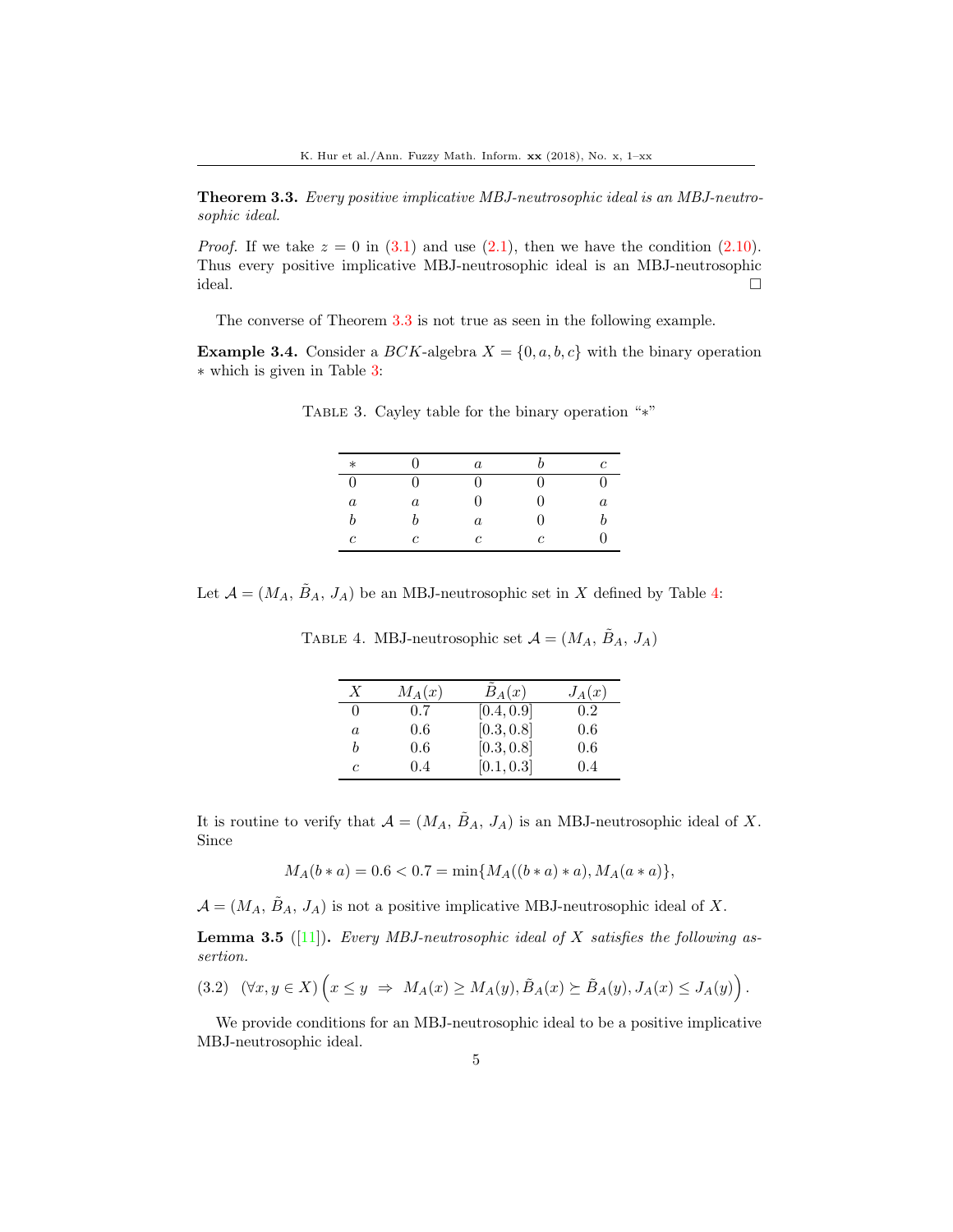<span id="page-5-2"></span>**Theorem 3.6.** An MBJ-neutrosophic set  $A = (M_A, \tilde{B}_A, J_A)$  in X is a positive implicative MBJ-neutrosophic ideal of  $X$  if and only if it is an MBJ-neutrosophic *ideal of*  $X$  *satisfying the following condition.* 

<span id="page-5-0"></span>(3.3) 
$$
(\forall x, y \in X) \left( \begin{array}{c} M_A(x * y) \geq M_A((x * y) * y), \\ \tilde{B}_A(x * y) \succeq \tilde{B}_A((x * y) * y), \\ J_A(x * y) \leq J_A((x * y) * y). \end{array} \right)
$$

*Proof.* Assume that  $A = (M_A, \tilde{B}_A, J_A)$  is a positive implicative MBJ-neutrosophic ideal of X. If z is replaced by y in  $(3.1)$ , then

$$
M_A(x * y) \ge \min\{M_A((x * y) * y), M_A(y * y)\}
$$
  
=  $\min\{M_A((x * y) * y), M_A(0)\} = M_A((x * y) * y),$ 

$$
\tilde{B}_A(x * y) \succeq \min\{\tilde{B}_A((x * y) * y), \tilde{B}_A(y * y)\}
$$
\n
$$
= \min\{\tilde{B}_A((x * y) * y), \tilde{B}_A(0)\} = \tilde{B}_A((x * y) * y),
$$

and

$$
J_A(x * y) \le \max\{J_A((x * y) * y), J_A(y * y)\}
$$
  
=  $\max\{J_A((x * y) * y), J_A(0)\} = J_A((x * y) * y),$ 

for all  $x, y \in X$ .

Conversely, let  $\mathcal{A} = (M_A, \tilde{B}_A, J_A)$  be an MBJ-neutrosophic ideal of X satisfying the condition [\(3.3\)](#page-5-0). Since

$$
((x * z) * z) * (y * z) \leq (x * z) * y = (x * y) * z
$$

for all  $x, y, z \in X$ , it follows from Lemma [3.5](#page-4-3) that

<span id="page-5-1"></span>(3.4) 
$$
M_A((x * y) * z) \le M_A(((x * z) * z) * (y * z)),
$$

$$
\tilde{B}_A((x * y) * z) \le \tilde{B}_A(((x * z) * z) * (y * z)),
$$

$$
J_A((x * y) * z) \ge J_A(((x * z) * z) * (y * z)),
$$

for all  $x, y, z \in X$ . Using  $(3.3), (2.10)$  $(3.3), (2.10)$  $(3.3), (2.10)$  and  $(3.4)$ , we have

$$
M_A(x * z) \ge M_A((x * z) * z) \ge \min\{M_A(((x * z) * z) * (y * z)), M_A(y * z)\}\
$$
  
 
$$
\ge \min\{M_A((x * y) * z), M_A(y * z)\},
$$

$$
\tilde{B}_A(x * z) \succeq \tilde{B}_A((x * z) * z) \succeq \min\{\tilde{B}_A(((x * z) * z) * (y * z)), \tilde{B}_A(y * z)\}\
$$
  

$$
\succeq \min\{\tilde{B}_A((x * y) * z), \tilde{B}_A(y * z)\},
$$

and

$$
J_A(x * z) \leq J_A((x * z) * z) \leq \max\{J_A(((x * z) * z) * (y * z)), J_A(y * z)\}\
$$
  

$$
\leq \max\{J_A((x * y) * z), J_A(y * z)\},
$$

for all  $x, y, z \in X$ . Then  $\mathcal{A} = (M_A, \tilde{B}_A, J_A)$  is a positive implicative MBJneutrosophic ideal of  $X$ .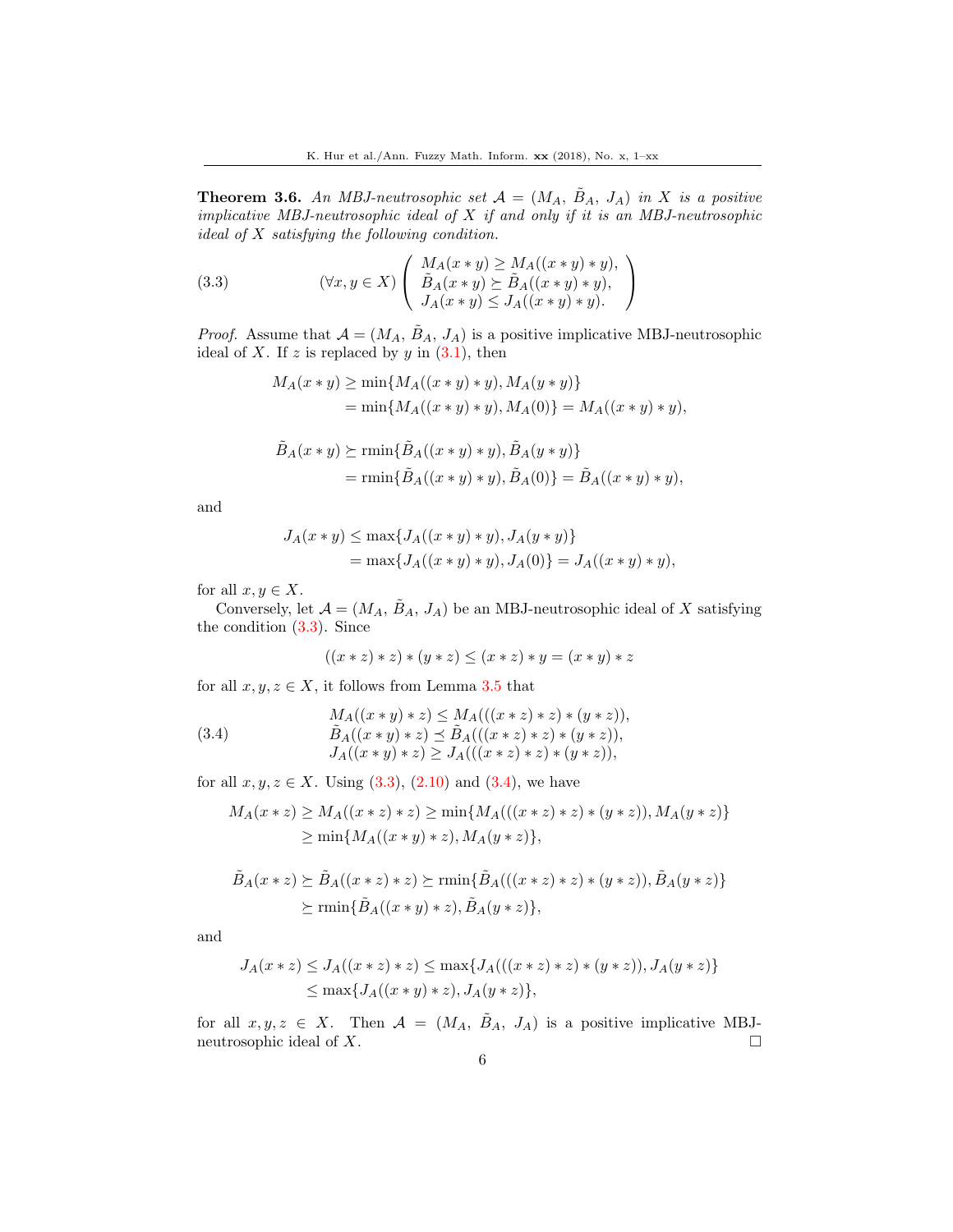<span id="page-6-3"></span>**Theorem 3.7.** Let  $\mathcal{A} = (M_A, \tilde{B}_A, J_A)$  be an MBJ-neutrosophic ideal of X. Then  $A = (M_A, B_A, J_A)$  is positive implicative if and only if it satisfies the following condition.

<span id="page-6-1"></span>(3.5) 
$$
(\forall x, y, z \in X) \left( \begin{array}{c} M_A((x * z) * (y * z)) \ge M_A((x * y) * z), \\ \tilde{B}_A((x * z) * (y * z)) \succeq \tilde{B}_A((x * y) * z), \\ J_A((x * z) * (y * z)) \le J_A((x * y) * z). \end{array} \right)
$$

*Proof.* Assume that  $A = (M_A, B_A, J_A)$  is a positive implicative MBJ-neutrosophic ideal of X. Then  $A = (M_A, \tilde{B}_A, J_A)$  is an MBJ-neutrosophic ideal of X by Theorem [3.3,](#page-4-0) and satisfies the condition [\(3.3\)](#page-5-0) by Theorem [3.6.](#page-5-2) Since

$$
((x * (y * z)) * z) * z = ((x * z) * (y * z)) * z \leq (x * y) * z,
$$

for all  $x, y, z \in X$ , it follows from Lemma [3.5](#page-4-3) that

<span id="page-6-0"></span>(3.6) 
$$
M_A((x * y) * z) \le M_A(((x * (y * z)) * z) * z),
$$

$$
\tilde{B}_A((x * y) * z) \le \tilde{B}_A(((x * (y * z)) * z) * z),
$$

$$
J_A((x * y) * z) \ge J_A(((x * (y * z)) * z) * z),
$$

for all  $x, y, z \in X$ . Using  $(2.3), (3.3)$  $(2.3), (3.3)$  $(2.3), (3.3)$  and  $(3.6)$ , we have

$$
M_A((x * z) * (y * z)) = M_A((x * (y * z)) * z)
$$
  
\n
$$
\geq M_A(((x * (y * z)) * z) * z)
$$
  
\n
$$
\geq M_A((x * y) * z),
$$

$$
\tilde{B}_A((x * z) * (y * z)) = \tilde{B}_A((x * (y * z)) * z)
$$
\n
$$
\geq \tilde{B}_A(((x * (y * z)) * z) * z)
$$
\n
$$
\geq \tilde{B}_A((x * y) * z),
$$

and

$$
J_A((x * z) * (y * z)) = J_A((x * (y * z)) * z)
$$
  
\n
$$
\leq J_A(((x * (y * z)) * z) * z)
$$
  
\n
$$
\leq J_A((x * y) * z).
$$

Hence  $(3.5)$  is valid.

Conversely, let  $\mathcal{A} = (M_A, B_A, J_A)$  be an MBJ-neutrosophic ideal of X which satisfies the condition [\(3.5\)](#page-6-1). If we put  $z = y$  in (3.5) and use (III) and [\(2.1\)](#page-1-1), then we obtain the condition [\(3.3\)](#page-5-0). Thus  $\mathcal{A} = (M_A, \tilde{B}_A, J_A)$  is a positive implicative MBJ-neutrosophic ideal of  $X$  by Theorem [3.6.](#page-5-2)

**Theorem 3.8.** Let  $A = (M_A, B_A, J_A)$  be an MBJ-neutrosophic set in X. Then  $\mathcal{A} = (M_A, B_A, J_A)$  is a positive implicative MBJ-neutrosophic ideal of X if and only if it satisfies the condition [\(2.9\)](#page-3-0) and

<span id="page-6-2"></span>
$$
(3.7) \qquad (\forall x, y, z \in X) \left( \begin{array}{c} M_A(x * y) \ge \min\{M_A(((x * y) * y) * z), M_A(z)\}, \\ \tilde{B}_A(x * y) \ge \min\{\tilde{B}_A(((x * y) * y) * z), \tilde{B}_A(z)\}, \\ J_A(x * y) \le \max\{J_A(((x * y) * y) * z), J_A(z)\}. \end{array} \right)
$$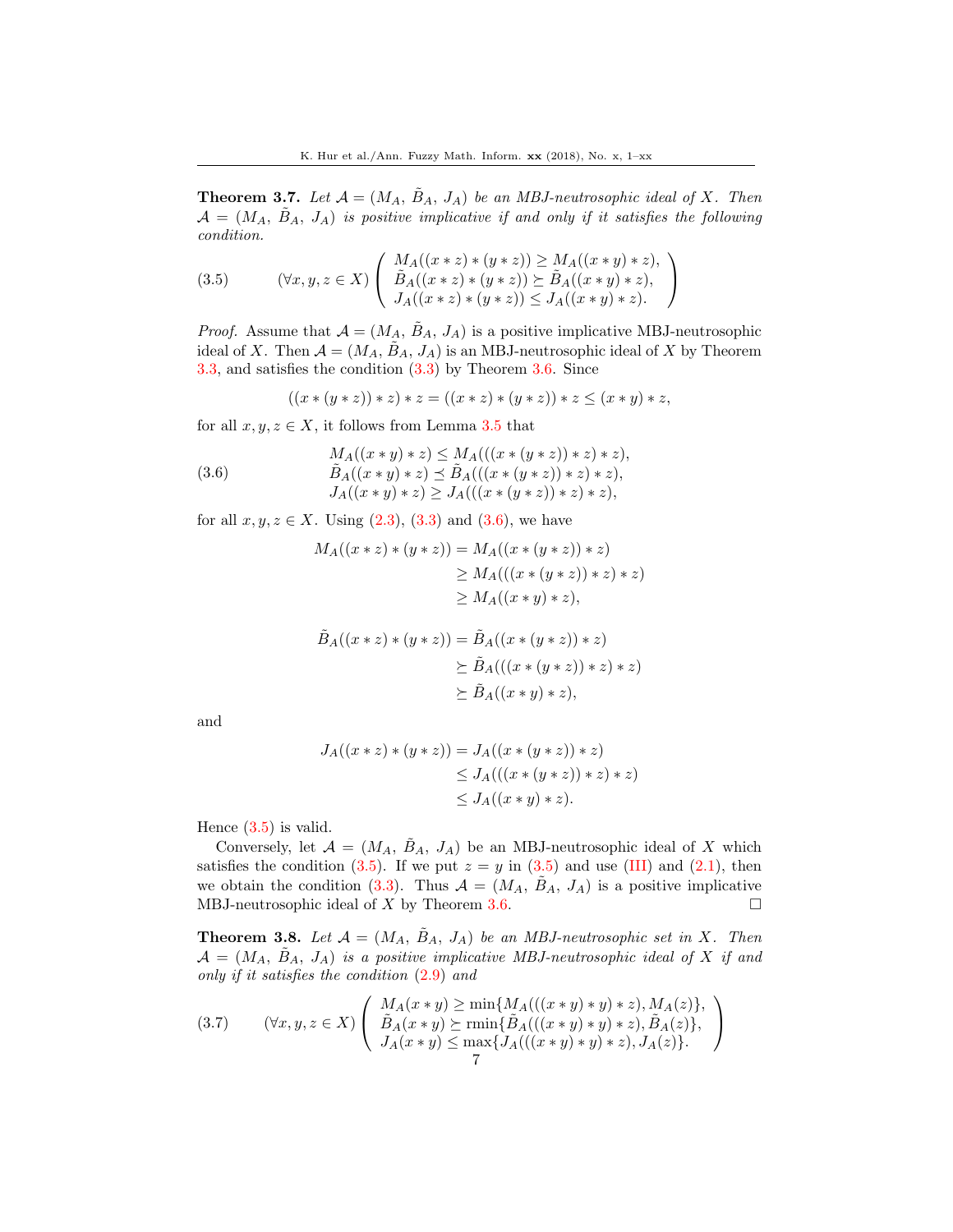*Proof.* Assume that  $A = (M_A, \tilde{B}_A, J_A)$  is a positive implicative MBJ-neutrosophic ideal of X. Then  $A = (M_A, \tilde{B}_A, J_A)$  is an MBJ-neutrosophic ideal of X (see Theorem [3.3\)](#page-4-0), and so the condition  $(2.9)$  is valid. Using  $(2.10)$ ,  $(III)$ ,  $(2.1)$ ,  $(2.3)$ and  $(3.5)$ , we have

$$
M_A(x * y) \ge \min\{M_A((x * y) * z), M_A(z)\}
$$
  
=  $\min\{M_A(((x * z) * y) * (y * y)), M_A(z)\}\$   
 $\ge \min\{M_A(((x * z) * y) * y), M_A(z)\}\$   
=  $\min\{M_A(((x * y) * y) * z), M_A(z)\},$ 

$$
\tilde{B}_A(x * y) \succeq \min{\{\tilde{B}_A((x * y) * z), \tilde{B}_A(z)\}}
$$
\n
$$
= \min{\{\tilde{B}_A(((x * z) * y) * (y * y)), \tilde{B}_A(z)\}}
$$
\n
$$
\succeq \min{\{\tilde{B}_A(((x * z) * y) * y), \tilde{B}_A(z)\}}
$$
\n
$$
= \min{\{\tilde{B}_A(((x * y) * y) * z), \tilde{B}_A(z)\}},
$$

and

$$
J_A(x * y) \le \max\{J_A((x * y) * z), J_A(z)\}
$$
  
=  $\max\{J_A(((x * z) * y) * (y * y)), J_A(z)\}\$   
 $\le \max\{J_A(((x * z) * y) * y), J_A(z)\}\$   
=  $\max\{J_A(((x * y) * y) * z), J_A(z)\},$ 

for all  $x, y, z \in X$ .

Conversely, let  $\mathcal{A} = (M_A, \tilde{B}_A, J_A)$  be an MBJ-neutrosophic set in X which satisfies conditions  $(2.9)$  and  $(3.7)$ . Then

$$
M_A(x) = M_A(x * 0) \ge \min\{M_A(((x * 0) * 0) * z), M_A(z)\}
$$
  
=  $\min\{M_A(x * z), M_A(z)\},$ 

$$
\tilde{B}_A(x) = \tilde{B}_A(x * 0) \succeq \min{\{\tilde{B}_A(((x * 0) * 0) * z), \tilde{B}_A(z)\}\}
$$
\n
$$
= \min{\{\tilde{B}_A(x * z), \tilde{B}_A(z)\}},
$$

and

$$
J_A(x) = J_A(x * 0) \le \max\{J_A(((x * 0) * 0) * z), J_A(z)\}\
$$
  
= max{ $J_A(x * z), J_A(z)$ },

for all  $x, z \in X$ . Thus  $\mathcal{A} = (M_A, \tilde{B}_A, J_A)$  is an MBJ-neutrosophic ideal of X. Taking  $z = 0$  in  $(3.7)$  and using  $(2.1)$  and  $(2.9)$  imply that

$$
M_A(x * y) \ge \min\{M_A(((x * y) * y) * 0), M_A(0)\}
$$
  
=  $\min\{M_A((x * y) * y), M_A(0)\}$   
=  $M_A((x * y) * y),$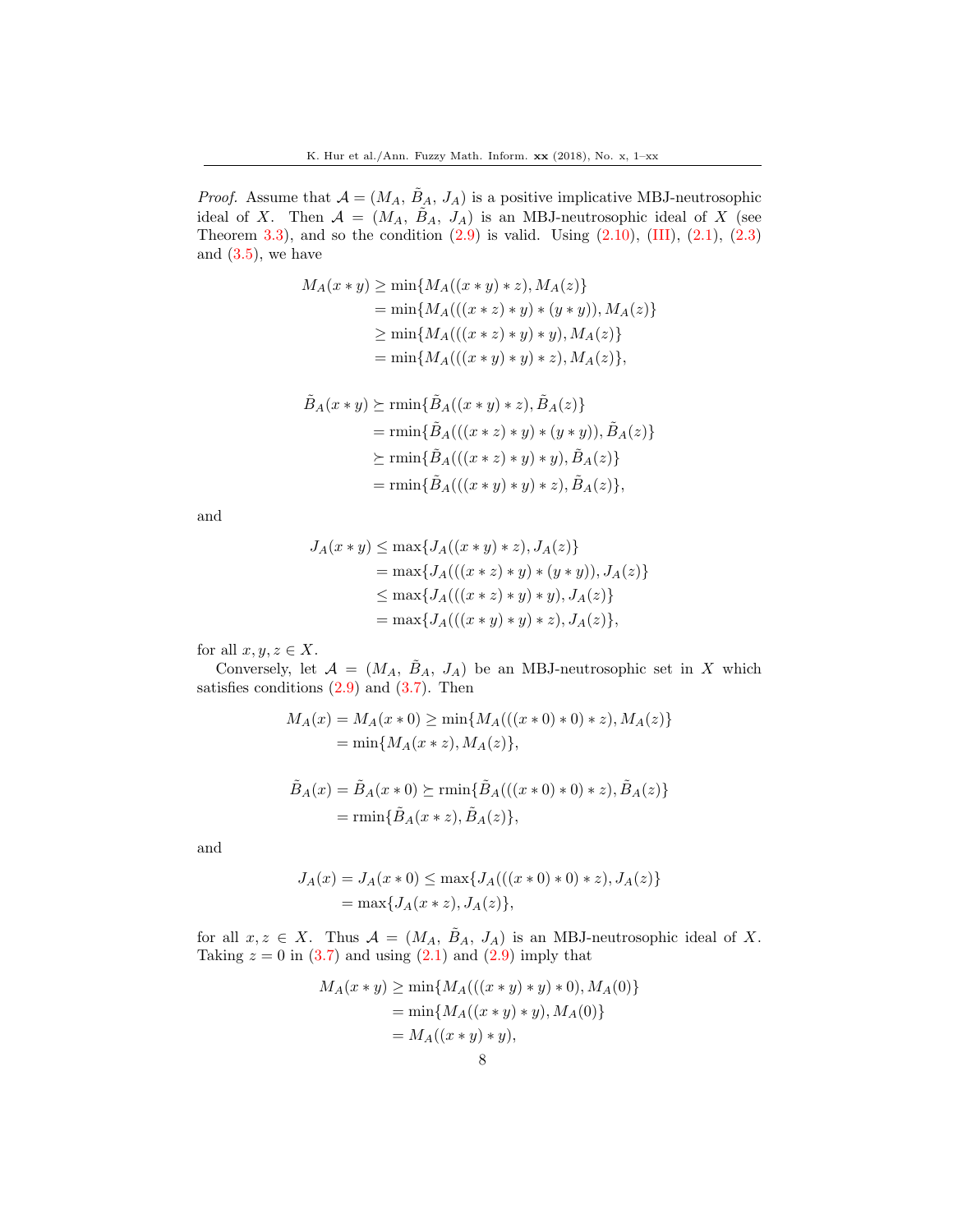$$
\tilde{B}_A(x * y) \succeq \min{\{\tilde{B}_A(((x * y) * y) * 0), \tilde{B}_A(0)\}\}
$$
\n
$$
= \min{\{\tilde{B}_A((x * y) * y), \tilde{B}_A(0)\}\}
$$
\n
$$
= \tilde{B}_A((x * y) * y),
$$

and

$$
J_A(x * y) \le \max\{J_A(((x * y) * y) * 0), J_A(0)\}\
$$
  
= max{ $J_A((x * y) * y), J_A(0)$ }  
=  $J_A((x * y) * y),$ 

for all  $x, y \in X$ . It follows from Theorem [3.6](#page-5-2) that  $\mathcal{A} = (M_A, \tilde{B}_A, J_A)$  is a positive implicative MBJ-neutrosophic ideal of X.  $\Box$ 

<span id="page-8-1"></span>**Lemma 3.9** ([\[11\]](#page-12-16)). Let X be a BCK/BCI-algebra. Then every MBJ-neutrosophic ideal  $\mathcal{A} = (M_A, B_A, J_A)$  of X satisfies the following assertion.

<span id="page-8-0"></span>(3.8) 
$$
x * y \le z \Rightarrow \begin{cases} M_A(x) \ge \min\{M_A(y), M_A(z)\}, \\ \tilde{B}_A(x) \ge \min\{\tilde{B}_A(y), \tilde{B}_A(z)\}, \\ J_A(x) \le \max\{J_A(y), J_A(z)\}, \end{cases}
$$

for all  $x, y, z \in X$ .

<span id="page-8-3"></span>**Lemma 3.10.** If an MBJ-neutrosophic set  $\mathcal{A} = (M_A, B_A, J_A)$  in X satisfies the condition [\(3.8\)](#page-8-0), then  $\mathcal{A} = (M_A, \tilde{B}_A, J_A)$  is an MBJ-neutrosophic ideal of X.

*Proof.* Since  $0 * x \leq x$  and  $x * (x * y) \leq y$  for all  $x, y \in X$ , it follows from [\(3.8\)](#page-8-0) that

$$
M_A(0) \ge M_A(x), \tilde{B}_A(0) \succeq \tilde{B}_A(x), J_A(0) \le J_A(x)
$$

and  $M_A(x) \ge \min\{M_A(x*y), M_A(y)\}, \tilde{B}_A(x) \ge \min\{\tilde{B}_A(x*y), \tilde{B}_A(y)\}\$ and  $J_A(x) \leq \max\{J_A(x*y), J_A(y)\}.$ 

Then  $A = (M_A, \tilde{B}_A, J_A)$  is an MBJ-neutrosophic ideal of X.

<span id="page-8-4"></span>**Theorem 3.11.** Let  $\mathcal{A} = (M_A, \tilde{B}_A, J_A)$  be an MBJ-neutrosophic set in X. Then  $\mathcal{A} = (M_A, \tilde{B}_A, J_A)$  is a positive implicative MBJ-neutrosophic ideal of X if and only if it satisfies the following condition.

<span id="page-8-2"></span>(3.9) 
$$
(((x * y) * y) * a) * b = 0 \Rightarrow \begin{cases} M_A(x * y) \ge \min\{M_A(a), M_A(b)\}, \\ \tilde{B}_A(x * y) \ge \min\{\tilde{B}_A(a), \tilde{B}_A(b)\}, \\ J_A(x * y) \le \max\{J_A(a), J_A(b)\}, \end{cases}
$$

for all  $x, y, a, b \in X$ .

*Proof.* Assume that  $A = (M_A, B_A, J_A)$  is a positive implicative MBJ-neutrosophic ideal of X. Then  $A = (M_A, \tilde{B}_A, J_A)$  is an MBJ-neutrosophic ideal of X (see Theorem [3.3\)](#page-4-0). Let  $a, b, x, y \in X$  be such that  $(((x * y) * y) * a) * b = 0$ . Then

$$
M_A(x * y) \ge M_A((x * y) * y) \ge \min\{M_A(a), M_A(b)\},\
$$

$$
\tilde{B}_A(x * y) \succeq \tilde{B}_A((x * y) * y) \succeq \min\{\tilde{B}_A(a), \tilde{B}_A(b)\},\
$$

and  $J_A(x * y) \leq J_A((x * y) * y) \leq \max\{J_A(a), J_A(b)\}\$  by Theorem [3.6](#page-5-2) and Lemma [3.9.](#page-8-1) Thus [\(3.9\)](#page-8-2) is valid.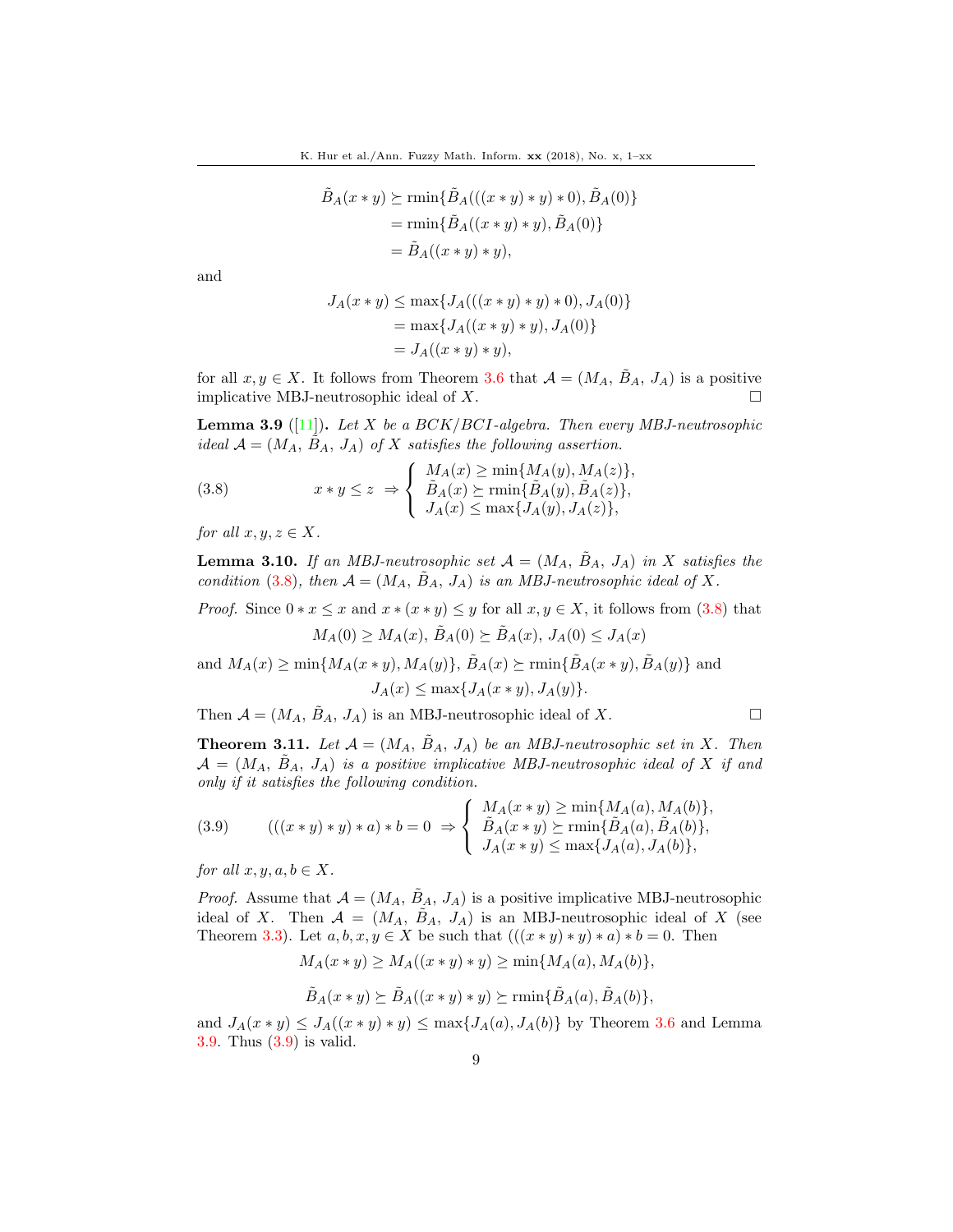Conversely, let  $\mathcal{A} = (M_A, \tilde{B}_A, J_A)$  be an MBJ-neutrosophic set in X which satisfies the condition [\(3.9\)](#page-8-2). Let  $x, a, b \in X$  be such that  $x * a \leq b$ . Then

 $(((x * 0) * 0) * a) * b = 0,$ 

and so

$$
M_A(x) = M_A(x * 0) \ge \min\{M_A(a), M_A(b)\},
$$
  

$$
\tilde{B}_A(x) = \tilde{B}_A(x * 0) \ge \min\{\tilde{B}_A(a), \tilde{B}_A(b)\},
$$

and

$$
J_A(x) = J_A(x * 0) \le \max\{J_A(a), J_A(b)\}
$$

by [\(2.1\)](#page-1-1) and [\(3.9\)](#page-8-2). Thus  $A = (M_A, B_A, J_A)$  is an MBJ-neutrosophic ideal of X by Lemma [3.10.](#page-8-3) Since  $(((x * y) * y) * ((x * y) * y)) * 0 = 0$  for all  $x, y \in X$ , we have

$$
M_A(x * y) \ge \min\{M_A((x * y) * y), M_A(0)\} = M_A((x * y) * y),
$$

$$
\tilde{B}_A(x*y) \succeq \min\{\tilde{B}_A((x*y)*y), \tilde{B}_A(0)\} = \tilde{B}_A((x*y)*y),
$$

and

$$
J_A(x * y) \le \max\{J_A((x * y) * y), J_A(0)\} = J_A((x * y) * y)
$$

by [\(3.9\)](#page-8-2). It follows from Theorem [3.6](#page-5-2) that  $\mathcal{A} = (M_A, \tilde{B}_A, J_A)$  is a positive implicative MBJ-neutrosophic ideal of  $X$ .

<span id="page-9-1"></span>**Theorem 3.12.** Let  $\mathcal{A} = (M_A, \tilde{B}_A, J_A)$  be an MBJ-neutrosophic set in X. Then  $\mathcal{A} = (M_A, B_A, J_A)$  is a positive implicative MBJ-neutrosophic ideal of X if and only if it satisfies the following condition.

<span id="page-9-0"></span>(3.10) 
$$
M_A((x * z) * (y * z)) \ge \min\{M_A(a), M_A(b)\},
$$

$$
\tilde{B}_A((x * z) * (y * z)) \ge \min\{\tilde{B}_A(a), \tilde{B}_A(b)\},
$$

$$
J_A((x * z) * (y * z)) \le \max\{J_A(a), J_A(b)\},
$$

for all  $x, y, z, a, b \in X$  with  $(((x * y) * z) * a) * b = 0$ .

*Proof.* Assume that  $\mathcal{A} = (M_A, \tilde{B}_A, J_A)$  is a positive implicative MBJ-neutrosophic ideal of X. Then  $A = (M_A, B_A, J_A)$  is an MBJ-neutrosophic ideal of X (see Theorem [3.3\)](#page-4-0). Let  $a, b, x, y, z \in X$  be such that  $(((x * y) * z) * a) * b = 0$ . Using Theorem [3.7](#page-6-3) and Lemma [3.9,](#page-8-1) we have

$$
M_A((x * z) * (y * z)) \ge M_A((x * y) * z) \ge \min\{M_A(a), M_A(b)\},
$$
  

$$
\tilde{B}_A((x * z) * (y * z)) \succeq \tilde{B}_A((x * y) * z) \succeq \min\{\tilde{B}_A(a), \tilde{B}_A(b)\},
$$

and

$$
J_A((x * z) * (y * z)) \leq J_A((x * y) * z) \leq \max\{J_A(a), J_A(b)\}.
$$

Conversely, let  $\mathcal{A} = (M_A, \tilde{B}_A, J_A)$  be an MBJ-neutrosophic set in X which satisfies the condition [\(3.10\)](#page-9-0). Let  $x, y, a, b \in X$  be such that  $(((x * y) * y) * a) * b = 0$ . Then

$$
M_A(x * y) = M_A((x * y) * (y * y) \ge \min\{M_A(a), M_A(b)\},\
$$
10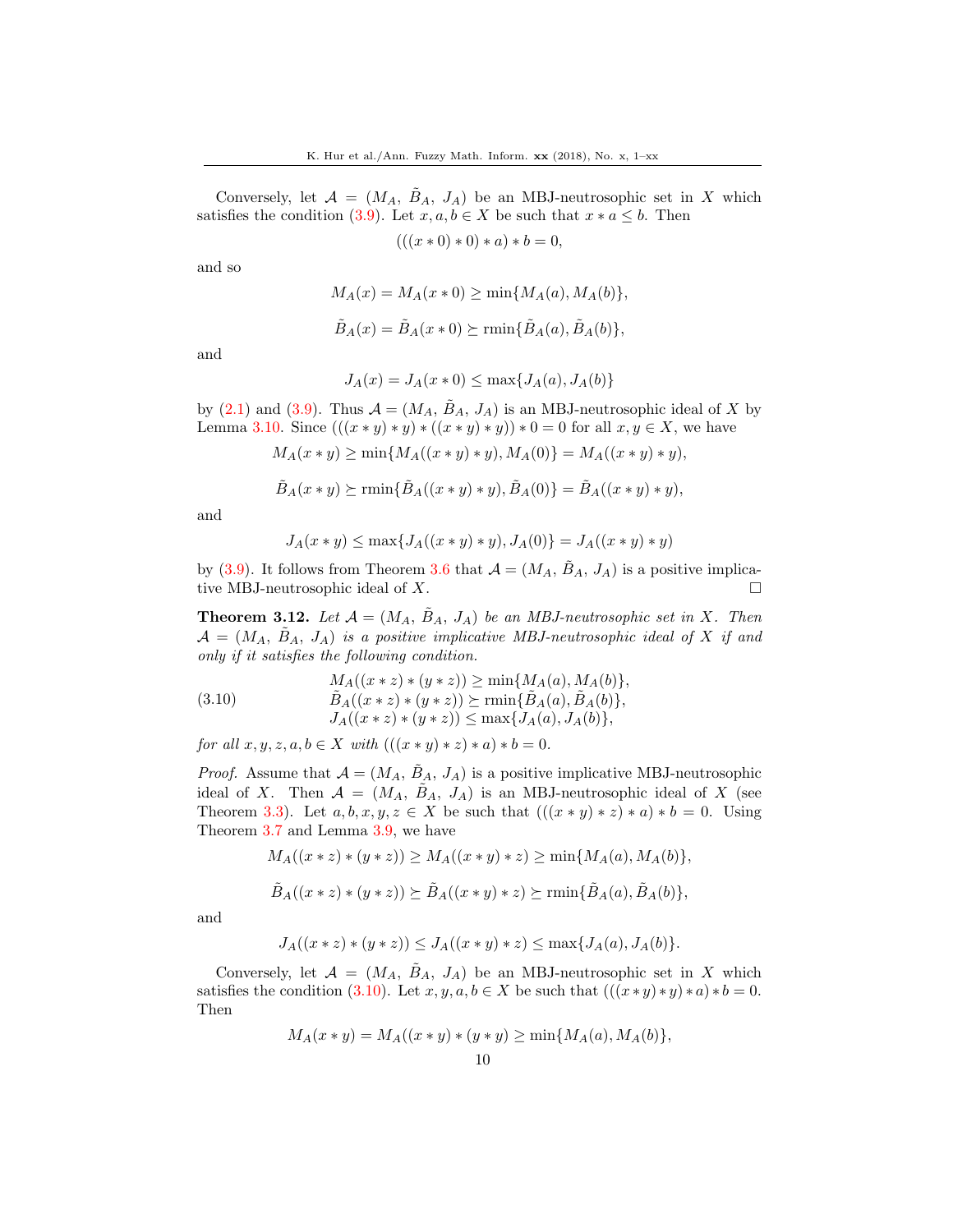$$
\tilde{B}_A(x * y) = \tilde{B}_A((x * y) * (y * y) \succeq \min\{\tilde{B}_A(a), \tilde{B}_A(b)\},\
$$

and

$$
J_A(x * y) = J_A((x * y) * (y * y) \le \max\{J_A(a), J_A(b)\}\
$$

by  $(2.1)$ , (III) and  $(3.10)$ . It follows from Theorem [3.11](#page-8-4) that  $\mathcal{A} = (M_A, B_A, J_A)$  is a positive implicative MBJ-neutrosophic ideal of  $X$ .

**Theorem 3.13.** Let  $\mathcal{A} = (M_A, B_A, J_A)$  be an MBJ-neutrosophic set in X. Then  $\mathcal{A} = (M_A, B_A, J_A)$  is a positive implicative MBJ-neutrosophic ideal of X if and only if it satisfies the following condition.

(3.11) 
$$
M_A(x * y) \ge \min\{M_A(a_1), M_A(a_2), \cdots, M_A(a_n)\},
$$

$$
\tilde{B}_A(x * y) \ge \min\{\tilde{B}_A(a_1), \tilde{B}_A(a_2), \cdots, \tilde{B}_A(a_n)\},
$$

$$
J_A(x * y) \le \max\{J_A(a_1), J_A(a_2), \cdots, J_A(a_n)\},
$$

for all  $x, y, a_1, a_2, \dots, a_n \in X$  with  $(\dots((x * y) * y) * a_1) * \dots) * a_n = 0$ .

*Proof.* It is similar to the proof of Theorem [3.11.](#page-8-4)

**Theorem 3.14.** Let  $\mathcal{A} = (M_A, \tilde{B}_A, J_A)$  be an MBJ-neutrosophic set in X. Then  $A = (M_A, B_A, J_A)$  is a positive implicative MBJ-neutrosophic ideal of X if and only if it satisfies the following condition.

(3.12) 
$$
M_A((x * z) * (y * z)) \ge \min\{M_A(a_1), M_A(a_2), \cdots, M_A(a_n)\},
$$

$$
\tilde{B}_A((x * z) * (y * z)) \ge \min\{\tilde{B}_A(a_1), \tilde{B}_A(a_2), \cdots, \tilde{B}_A(a_n)\},
$$

$$
J_A((x * z) * (y * z)) \le \max\{J_A(a_1), J_A(a_2), \cdots, J_A(a_n)\},
$$

for all  $x, y, z, a_1, a_2, \cdots, a_n \in X$  with  $(\cdots(((x * y) * z) * a_1) * \cdots) * a_n = 0$ .

*Proof.* It is similar to the proof of Theorem [3.12.](#page-9-1)

Given an MBJ-neutrosophic set  $\mathcal{A} = (M_A, \tilde{B}_A, J_A)$  in X, we consider the following sets.

$$
U(M_A; \alpha) := \{ x \in X \mid M_A(x) \ge \alpha \},
$$
  
\n
$$
U(\tilde{B}_A; [\delta_1, \delta_2]) := \{ x \in X \mid \tilde{B}_A(x) \succeq [\delta_1, \delta_2] \},
$$
  
\n
$$
L(J_A; \beta) := \{ x \in X \mid J_A(x) \le \beta \},
$$

where  $\alpha, \beta \in [0, 1]$  and  $[\delta_1, \delta_2] \in [I]$ .

**Theorem 3.15.** An MBJ-neutrosophic set  $A = (M_A, B_A, J_A)$  in X is a positive implicative MBJ-neutrosophic ideal of X if and only if the non-empty sets  $U(M_A; \alpha)$ ,  $U(B_A; [\delta_1, \delta_2])$  and  $L(J_A; \beta)$  are positive implicative ideals of X, for all  $\alpha, \beta \in [0,1]$ and  $[\delta_1, \delta_2] \in [I].$ 

*Proof.* Let  $\mathcal{A} = (M_A, \tilde{B}_A, J_A)$  be a positive implicative MBJ-neutrosophic ideal of X. Let  $\alpha, \beta \in [0,1]$  and  $[\delta_1, \delta_2] \in [I]$  be such that  $U(M_A; \alpha)$ ,  $U(\tilde{B}_A; [\delta_1, \delta_2])$ and  $L(J_A;\beta)$  are non-empty. Obviously,  $0 \in U(M_A;\alpha) \cap U(B_A;[\delta_1,\delta_2]) \cap L(J_A;\beta)$ . For any  $x, y, z, a, b, c, u, v, w \in X$ , if  $(x * y) * z \in U(M_A; \alpha)$ ,  $y * z \in U(M_A; \alpha)$ ,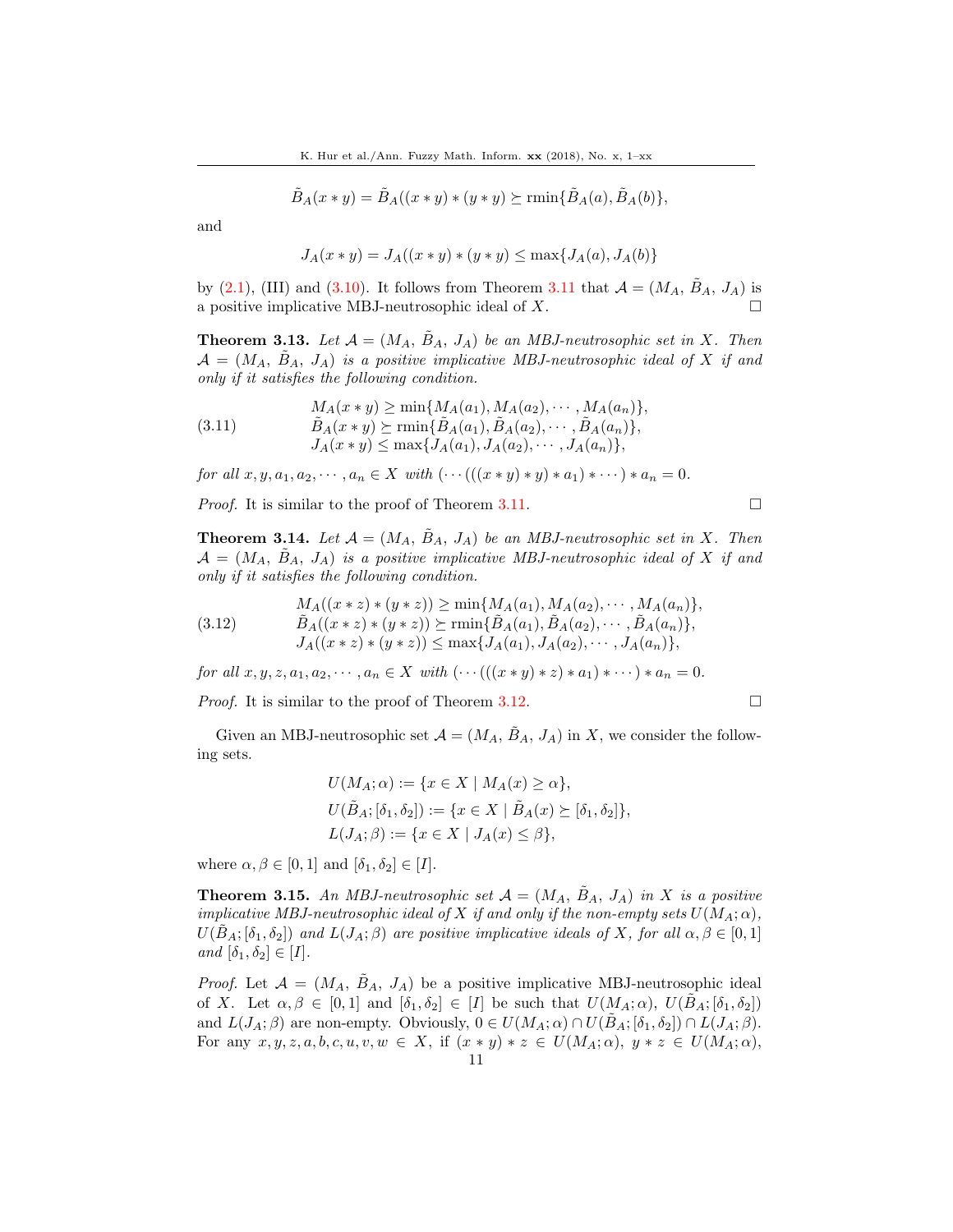$(a * b) * c \in U(\tilde{B}_A; [\delta_1, \delta_2]), b * c \in U(\tilde{B}_A; [\delta_1, \delta_2]), (u * v) * w \in L(J_A; \beta)$  and  $v * w \in L(J_A; \beta)$ , then

$$
M_A(x * z) \ge \min\{M_A((x * y) * z), M_A(y * z)\} \ge \min\{\alpha, \alpha\} = \alpha,
$$
  
\n
$$
\tilde{B}_A(a * c) \ge \min\{\tilde{B}_A((a * b) * c), \tilde{B}_A(b * c)\} \ge \min\{\delta_1, \delta_2\}, \delta_1, \delta_2\} = [\delta_1, \delta_2],
$$
  
\n
$$
J_A(u * w) \le \max\{J_A((u * v) * w), J_A(v * w)\} \le \min\{\beta, \beta\} = \beta,
$$

and so  $x * z \in U(M_A; \alpha)$ ,  $a * c \in U(B_A; [\delta_1, \delta_2])$  and  $u * w \in L(J_A; \beta)$ . Therefore  $U(M_A; \alpha)$ ,  $U(\tilde{B}_A; [\delta_1, \delta_2])$  and  $L(J_A; \beta)$  are positive implicative ideals of X.

Conversely, assume that the non-empty sets  $U(M_A; \alpha)$ ,  $U(B_A; [\delta_1, \delta_2])$  and  $L(J_A; \beta)$ are positive implicative ideals of X for all  $\alpha, \beta \in [0,1]$  and  $[\delta_1, \delta_2] \in [I]$ . Assume that  $M_A(0) < M_A(a), B_A(0) < B_A(a)$  and  $J_A(0) > J_A(a)$ , for some  $a \in X$ . Then  $0 \notin U(M_A; M_A(a)) \cap U(\tilde{B}_A; \tilde{B}_A(a)) \cap L(J_A; J_A(a),$  which is a contradiction. Thus  $M_A(0) \geq M_A(x)$ ,  $B_A(0) \succeq B_A(x)$  and  $J_A(0) \leq J_A(x)$ , for all  $x \in X$ . If

$$
M_A(a_0 * c_0) < \min\{M_A((a_0 * b_0) * c_0), M_A(b_0 * c_0)\},\
$$

for some  $a_0, b_0, c_0 \in X$ , then  $(a_0 * b_0) * c_0 \in U(M_A; t_0)$  and  $b_0 * c_0 \in U(M_A; t_0)$ but  $a_0 * c_0 \notin U(M_A;t_0)$  for  $t_0 := \min\{M_A((a_0 * b_0) * c_0), M_A(b_0 * c_0)\}.$  This is a contradiction, and thus

$$
M_A(a*c) \ge \min\{M_A((a*b)*c), M_A(b*c)\},\
$$

for all  $a, b, c \in X$ .

Similarly, we can show that  $J_A(a*c) \leq \max\{J_A((a*b)*c), J_A(b*c)\}\)$ , for all  $a, b, c \in X$ . Suppose that  $\tilde{B}_A(a_0 * c_0) \prec \min\{\tilde{B}_A((a_0 * b_0) * c_0), \tilde{B}_A(b_0 * c_0)\}\)$ , for some  $a_0, b_0, c_0 \in X$ . Let  $\tilde{B}_A((a_0 * b_0) * c_0) = [\lambda_1, \lambda_2], \tilde{B}_A(b_0 * c_0) = [\lambda_3, \lambda_4]$  and  $\tilde{B}_A(a_0 * c_0) = [\delta_1, \delta_2].$  Then

$$
[\delta_1, \delta_2] \prec \min\{[\lambda_1, \lambda_2], [\lambda_3, \lambda_4]\} = [\min\{\lambda_1, \lambda_3\}, \min\{\lambda_2, \lambda_4\}],
$$

and so  $\delta_1 < \min\{\lambda_1, \lambda_3\}$  and  $\delta_2 < \min\{\lambda_2, \lambda_4\}$ . Taking

$$
[\gamma_1, \gamma_2] := \frac{1}{2} \left( \tilde{B}_A(a_0 * c_0) + \min \{ \tilde{B}_A((a_0 * b_0) * c_0), \tilde{B}_A(b_0 * c_0) \} \right)
$$

implies that

$$
[\gamma_1, \gamma_2] = \frac{1}{2} ([\delta_1, \delta_2] + [\min{\lambda_1, \lambda_3}, \min{\lambda_2, \lambda_4}])
$$
  
= 
$$
[\frac{1}{2}(\delta_1 + \min{\lambda_1, \lambda_3}), \frac{1}{2}(\delta_2 + \min{\lambda_2, \lambda_4})].
$$

It follows that

$$
\min\{\lambda_1, \lambda_3\} > \gamma_1 = \frac{1}{2}(\delta_1 + \min\{\lambda_1, \lambda_3\}) > \delta_1
$$

and

$$
\min{\{\lambda_2, \lambda_4\}} > \gamma_2 = \frac{1}{2}(\delta_2 + \min{\{\lambda_2, \lambda_4\}}) > \delta_2.
$$

Thus  $[\min\{\lambda_1, \lambda_3\}, \min\{\lambda_2, \lambda_4\}] \succ [\gamma_1, \gamma_2] \succ [\delta_1, \delta_2] = \tilde{B}_A(a_0 * c_0)$ . So  $a_0 * c_0 \notin U(\tilde{B}_A; [\gamma_1, \gamma_2]).$ 

On the other hand,

$$
\tilde{B}_{A}((a_0 * b_0) * c_0) = [\lambda_1, \lambda_2] \succeq [\min{\lambda_1, \lambda_3}, \min{\lambda_2, \lambda_4}] \succ [\gamma_1, \gamma_2]
$$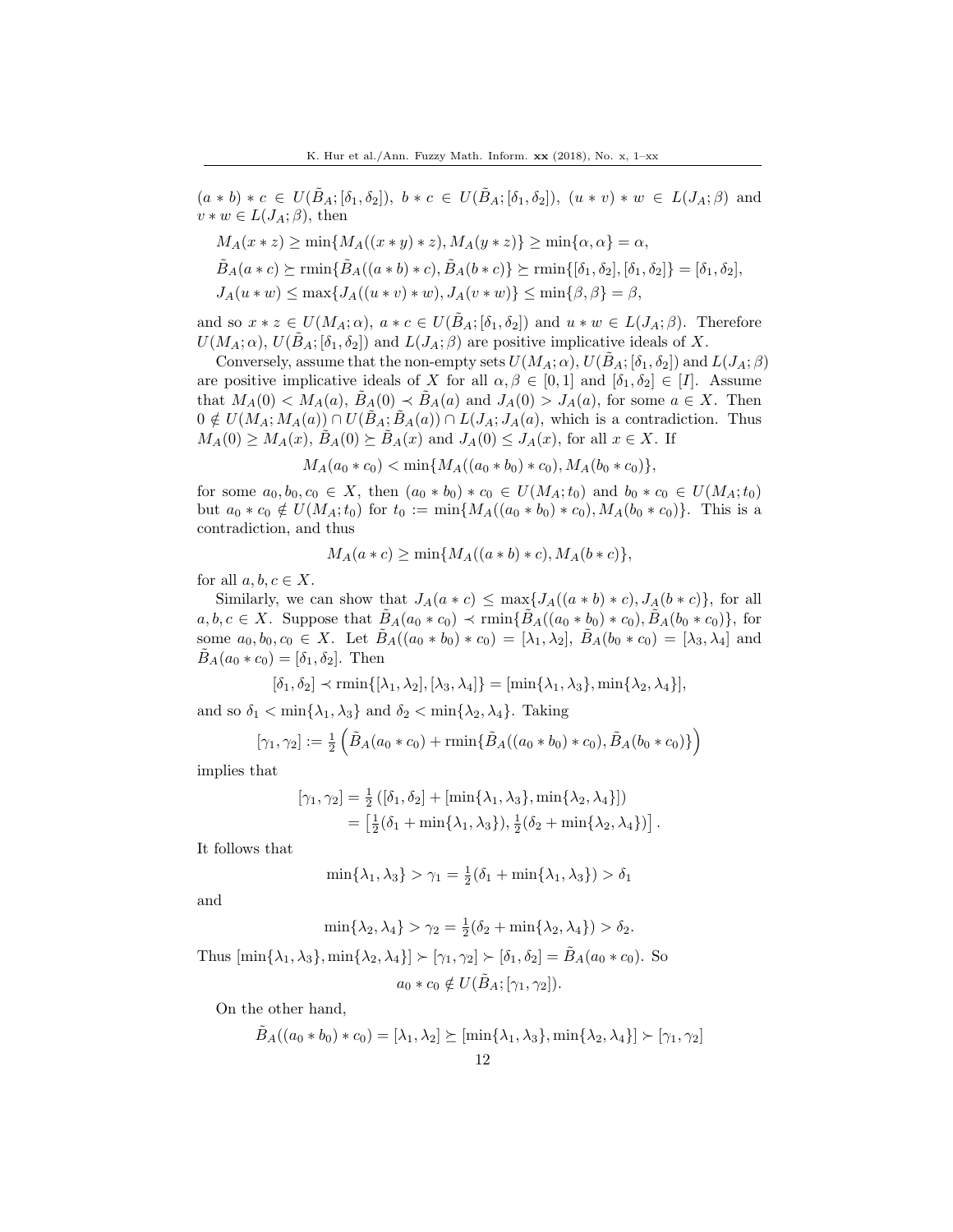and

$$
\tilde{B}_A(b_0 * c_0) = [\lambda_3, \lambda_4] \succeq [\min{\lambda_1, \lambda_3}, \min{\lambda_2, \lambda_4}] \succ [\gamma_1, \gamma_2],
$$

that is,  $(a_0 * b_0) * c_0$ ,  $b_0 * c_0 \in U(\tilde{B}_A; [\gamma_1, \gamma_2])$ . This is a contradiction. Hence

$$
\tilde{B}_A(x * z) \succeq \min{\{\tilde{B}_A((x * y) * z), \tilde{B}_A(y * z)\}},
$$

for all  $x, y, z \in X$ . Consequently,  $\mathcal{A} = (M_A, \tilde{B}_A, J_A)$  is a positive implicative MBJ-neutrosophic ideal of X.

#### **REFERENCES**

- <span id="page-12-4"></span>[1] R. A. Borzooei, F. Smarandache and Y. B. Jun, Positive implicative generalized neutrosophic ideals in BCK-algebras, Neutrosophic Sets and Systems (in press).
- <span id="page-12-5"></span>[2] R. A. Borzooei, X. H. Zhang, F. Smarandache and Y. B. Jun, Commutative generalized neutrosophic ideals in BCK-algebras, Symmetry 2018, 10, 350; doi:10.3390/sym10080350.
- <span id="page-12-18"></span>[3] Y. S. Huang, BCI-algebra, Beijing: Science Press (2006).
- <span id="page-12-6"></span>[4] Y. B. Jun, Neutrosophic subalgebras of several types in BCK/BCI-algebras, Ann. Fuzzy Math. Inform. 14(1) (2017), 75–86.
- <span id="page-12-7"></span>[5] Y. B. Jun, S. J. Kim and F. Smarandache, Interval neutrosophic sets with applications in BCK/BCI-algebra, Axioms 2018, 7, 23.
- <span id="page-12-8"></span>[6] Y. B. Jun, F. Smarandache and H. Bordbar, Neutrosophic N -structures applied to BCK/BCIalgebras, Information 2017, 8, 128.
- <span id="page-12-9"></span>[7] Y. B. Jun, F. Smarandache, S. Z. Song and M. Khan, Neutrosophic positive implicative  $\mathcal{N}$ ideals in BCK/BCI-algebras, Axioms 2018, 7, 3.
- <span id="page-12-10"></span>[8] M. Khan, S. Anis, F. Smarandache and Y. B. Jun, Neutrosophic N -structures and their applications in semigroups, Ann. Fuzzy Math. Inform. 14 (6) (2017) 583–598.
- <span id="page-12-17"></span>[9] J. Meng and Y. B. Jun, BCK-algebras, Kyung Moon Sa Co., Seoul (1994).
- <span id="page-12-15"></span>[10] M. Mohseni Takallo, R. A. Borzooei and Y. B. Jun, MBJ-neutrosophic structures and its applications in BCK/BCI-algebras, Neutrosophic Sets and Systems (in press).
- <span id="page-12-16"></span>[11] Y. B. Jun and E. H. Roh, MBJ-neutrosophic ideals of BCK/BCI-algebras, Open Mathematics (submitted).
- <span id="page-12-11"></span>[12] M .A. Oztürk and Y. B. Jun, Neutrosophic ideals in  $BCK/BCI$ -algebras based on neutrosophic points, J. Inter. Math. Virtual Inst. 8 (2018) 1–17.
- <span id="page-12-12"></span>[13] A. B. Saeid and Y. B. Jun, Neutrosophic subalgebras of  $BCK/BCI$ -algebras based on neutrosophic points, Ann. Fuzzy Math. Inform. 14 (1) (2017) 87–97.
- <span id="page-12-1"></span>[14] F. Smarandache, Neutrosophy, Neutrosophic Probability, Set, and Logic, ProQuest Information & Learning, Ann Arbor, Michigan, USA, 105 p., 1998. http://fs.gallup.unm.edu/eBookneutrosophic s6.pdf (last edition online).
- <span id="page-12-2"></span>[15] F. Smarandache, A unifying field in logics. Neutrosophy: Neutrosophic probabilFy, set and logic, Rehoboth: American Research Press (1999).
- <span id="page-12-3"></span>[16] F. Smarandache, Neutrosophic set, a generalization of intuFionistic fuzzy sets, International Journal of Pure and Applied Mathematics 24 (5) (2005) 287–297.
- <span id="page-12-13"></span>[17] S.Z. Song, M. Khan, F. Smarandache and Y.B. Jun, A novel extension of neutrosophic sets and Fs application in BCK/BI-algebras, New Trends in Neutrosophic Theory and Applications (Volume II), Pons Editions, Brussels, Belium, EU 2018 308–326.
- <span id="page-12-14"></span>[18] S. Z. Song, F. Smarandache and Y. B. Jun, Neutrosophic commutative N -ideals in BCKalgebras, Information 2017, 8, 130.
- <span id="page-12-0"></span>[19] L. A. Zadeh, Fuzzy sets, Information and Control 8 (1965) 338–353.

Kul Hur (kulhur@wku.ac.kr)

Department of Mathematics, Institute of Basic Natural Science, Wonkwang University, 460, Iksan-daero, Iksan-Si, Jeonbuk 54538, Korea